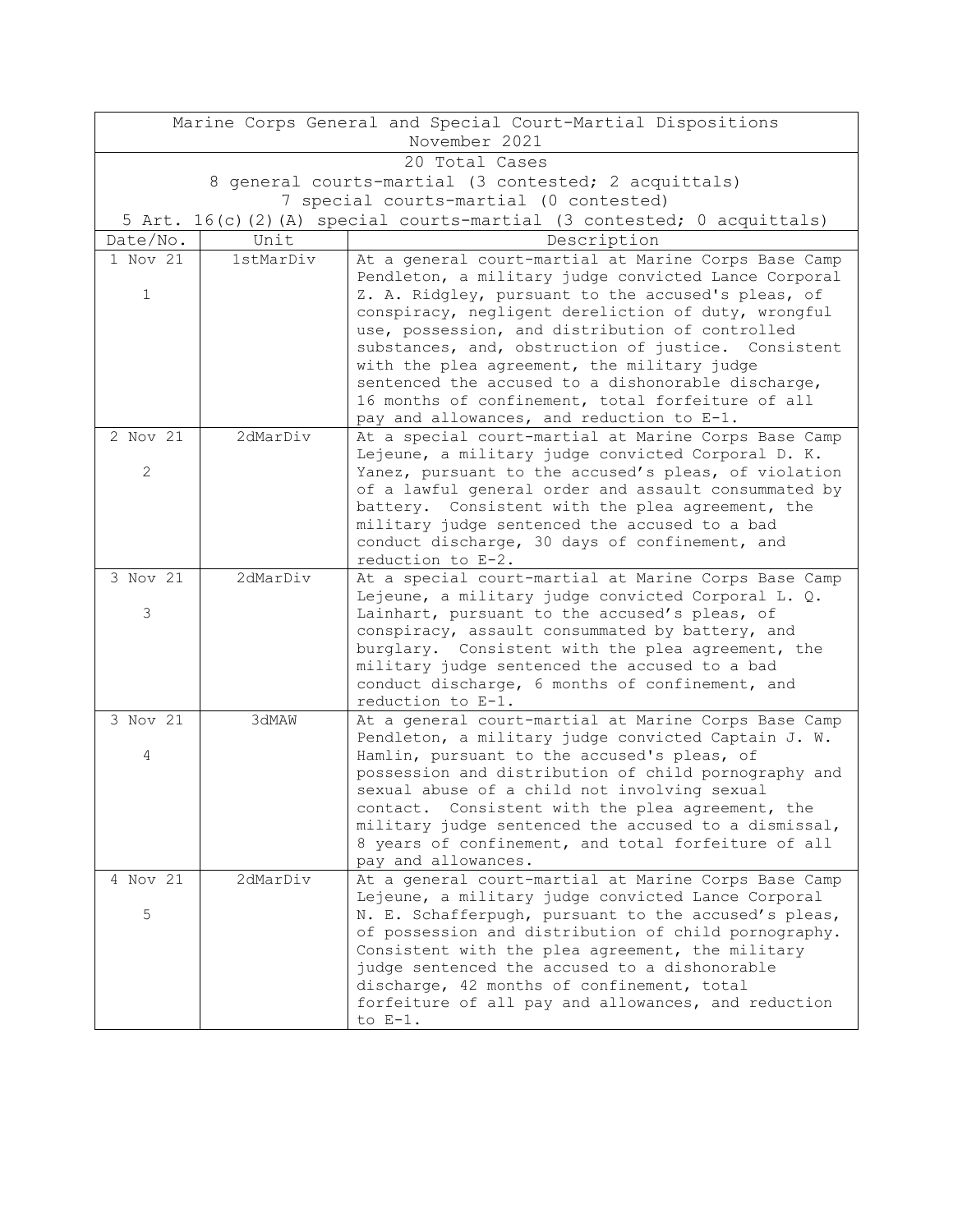| 8 Nov 21  | TrngCmd    | At a special court-martial at Marine Corps Base Camp                                                       |
|-----------|------------|------------------------------------------------------------------------------------------------------------|
| 6         |            | Lejeune, a military judge convicted Staff Sergeant<br>J. A. Alcala, pursuant to the accused's pleas, of    |
|           |            | drunk driving. Consistent with the plea agreement,                                                         |
|           |            | the military judge sentenced the accused to 90 days                                                        |
|           |            | of confinement.                                                                                            |
| 8 Nov 21  | <b>WRR</b> | At a general court-martial at Marine Corps Recruit                                                         |
| 7         |            | Depot San Diego, a panel of members acquitted a<br>Marine of all charges and specifications.               |
| 9 Nov 21  | 3dSupBn,   | At a special court-martial at Marine Corps Base Camp                                                       |
|           | 3dMLG      | Butler, a military judge convicted Corporal D.                                                             |
| 8         |            | Rosalesmorales, pursuant to the accused's pleas, of                                                        |
|           |            | damaging non-military property and arson.                                                                  |
|           |            | Consistent with the plea agreement, the military                                                           |
|           |            | judge sentenced the accused to a bad conduct<br>discharge, 210 days of confinement, and reduction to       |
|           |            | $E-1$ .                                                                                                    |
| 10 Nov 21 | 2dMarDiv   | At a special court-martial at Marine Corps Base Camp                                                       |
|           |            | Lejeune, a military judge convicted Lance Corporal                                                         |
| 9         |            | D. O. Akoma, pursuant to the accused's pleas, of<br>breaking restriction, wrongful use of a controlled     |
|           |            | substance, misappropriation of military property,                                                          |
|           |            | conspiracy, burglary, and marriage fraud.                                                                  |
|           |            | Consistent with the plea agreement, the military                                                           |
|           |            | judge sentenced the accused to a bad conduct                                                               |
|           |            | discharge, 11 months of confinement, and reduction                                                         |
| 10 Nov 21 | 8thCommBn, | to $E-1$ .<br>At a special court-martial at Marine Corps Base Camp                                         |
|           | II MIG,    | Lejeune, a military judge convicted Lance Corporal                                                         |
| 10        | II MEF     | P. I. Contreras, pursuant to the accused's pleas, of                                                       |
|           |            | wrongful use, introduction, and distribution of a                                                          |
|           |            | controlled substance. Consistent with the plea                                                             |
|           |            | agreement, the military judge sentenced the accused<br>to a bad conduct discharge, 40 days of confinement, |
|           |            | and reduction to E-1.                                                                                      |
| 16 Nov 21 | TrngCmd    | At a general court-martial at Marine Corps Base Camp                                                       |
|           |            | Lejeune, a military judge convicted Private J. D.                                                          |
| 11        |            | Ntiamoa, pursuant to the accused's pleas, of assault                                                       |
|           |            | consummated by battery and violation of a lawful<br>general order. Consistent with the plea agreement,     |
|           |            | the military judge sentenced the accused to a bad                                                          |
|           |            | conduct discharge, 345 days of confinement,                                                                |
|           |            | forfeiture of \$800 pay per month for 5 months, and                                                        |
|           |            | reduction to E-1.                                                                                          |
| 16 Nov 21 | 1stMLG     | At an Art. 16(c)(2)(A) special court-martial at                                                            |
| 12        |            | Marine Corps Base Camp Pendleton, a military judge<br>convicted First Lieutenant J. L. Kovach of conduct   |
|           |            | unbecoming and willful dereliction of duty.<br>The                                                         |
|           |            | military judge sentenced the accused to forfeiture                                                         |
|           |            | of \$2,000 pay per month for 4 months, 30 days of                                                          |
|           |            | restriction, and a reprimand.                                                                              |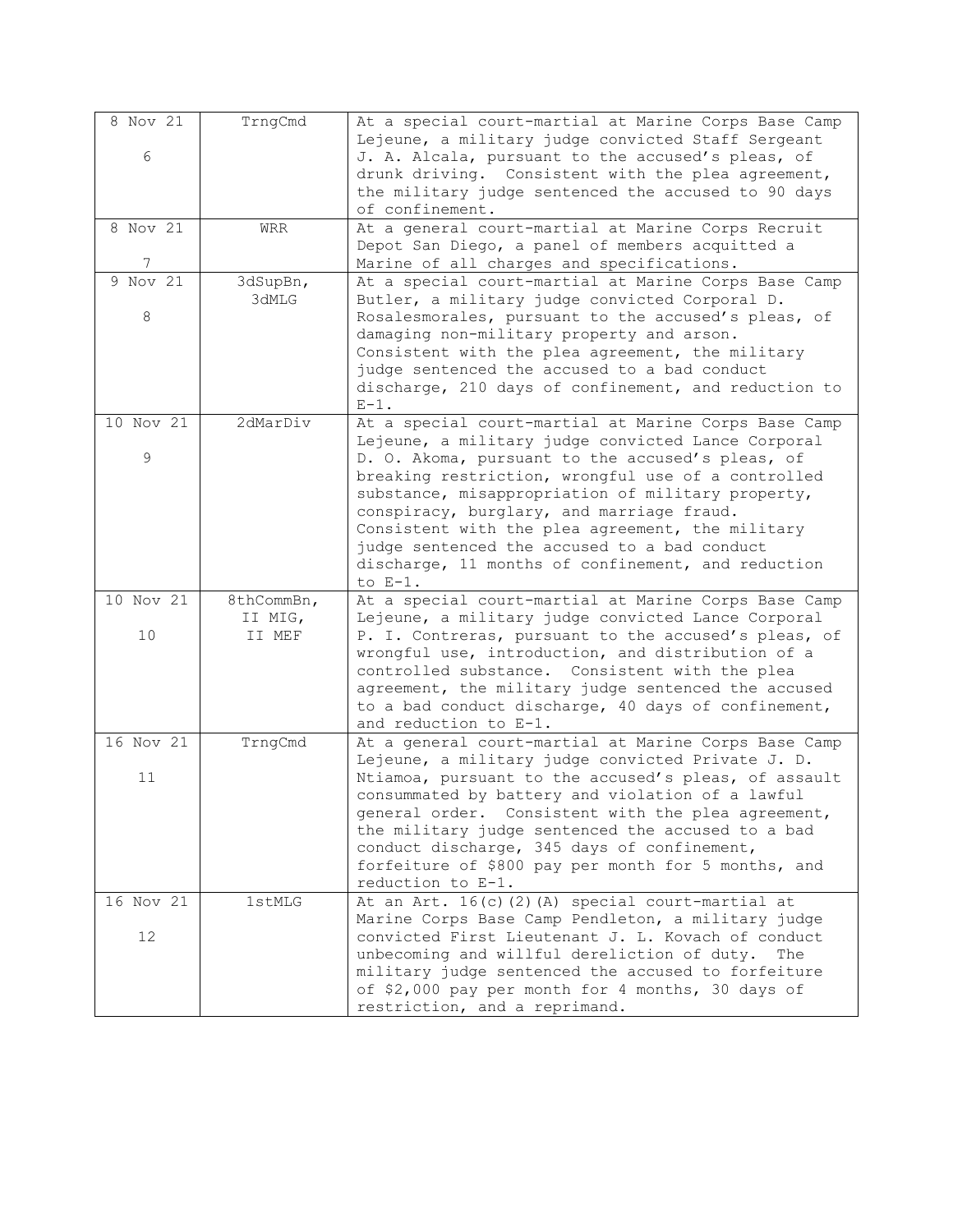| 16 Nov 21     | $1$ stSupBn, | At an Art. 16(c)(2)(A) special court-martial at                                                            |
|---------------|--------------|------------------------------------------------------------------------------------------------------------|
|               | 1stMLG       | Marine Corps Base Camp Pendleton, a military judge                                                         |
| 13            |              | convicted Private First Class D. M. Moulton,                                                               |
|               |              | pursuant to the accused's plea, of wrongful                                                                |
|               |              | distribution of a controlled substance. Consistent                                                         |
|               |              | with the plea agreement, the military judge                                                                |
|               |              | sentenced the accused to 50 days of confinement and                                                        |
|               |              | reduction to E-1.                                                                                          |
| 17 Nov 21     | 2dMarDiv     | At a general court-martial at Marine Corps Base Camp                                                       |
|               |              | Lejeune, a panel of members acquitted a Marine of                                                          |
| 14            |              | all charges and specifications.                                                                            |
| $17$ Nov $21$ | 7thMarReg,   | At an Art. 16(c)(2)(A) special court-martial at                                                            |
|               | 1stMarDiv    | Marine Corps Air Ground Combat Center Twentynine                                                           |
| 15            |              | Palms, a military judge convicted Sergeant C. J.                                                           |
|               |              | Holloway, pursuant to the accused's plea, of                                                               |
|               |              | violating a lawful general order. Consistent with                                                          |
|               |              | the plea agreement, the military judge sentenced the                                                       |
|               |              | accused to 30 days of confinement, forfeiture of                                                           |
|               |              | \$1,333 pay per month for 1 month, and reduction to                                                        |
|               |              | $E-2$ .                                                                                                    |
| 18 Nov 21     | 2dMarDiv     | At a general court-martial at Marine Corps Base Camp                                                       |
|               |              | Lejeune, a panel of members convicted Lance Corporal                                                       |
| 16            |              | J. T. Ellard of violation of a lawful general order,                                                       |
|               |              | aggravated assault, and negligent discharge of a                                                           |
|               |              | The members sentenced the accused to a bad<br>firearm.                                                     |
|               |              | conduct discharge, 9 months of confinement, total                                                          |
|               |              | forfeiture of all pay and allowances, and reduction                                                        |
|               |              | to $E-1$ .                                                                                                 |
| 18 Nov 21     | 1stMLG       | At an Art. 16(c)(2)(A) special court-martial at                                                            |
| 17            |              | Marine Corps Base Camp Pendleton, a military judge<br>convicted Second Lieutenant C. D. Shaffer of conduct |
|               |              | unbecoming and willful dereliction of duty.<br>The                                                         |
|               |              | military judge sentenced the accused to forfeiture                                                         |
|               |              | of \$500 pay per month for 6 months, 30 days of                                                            |
|               |              | restriction, and a reprimand.                                                                              |
| 23 Nov 21     | $CLB-3,$     | At an Art. 16(c)(2)(A) special court-martial at                                                            |
|               | $CLR-3,$     | Marine Corps Base Hawaii, a military judge convicted                                                       |
| 18            | 3dMLG        | Private First Class B. A. Cotrufo of willful                                                               |
|               |              | dereliction of duty and violation of a lawful                                                              |
|               |              | general order. The military judge sentenced the                                                            |
|               |              | accused to reduction to E-1.                                                                               |
| 29 Nov 21     | 2dBn,        | At a special court-martial at Marine Corps Base Camp                                                       |
|               | 10thMarReg,  | Lejeune, a military judge convicted Private First                                                          |
| 19            | 2dMarDiv     | Class D. R. Guilloty, pursuant to the accused's                                                            |
|               |              | pleas, of wrongful use, possession, and distribution                                                       |
|               |              | of a controlled substance and obstruction of                                                               |
|               |              | justice. Consistent with the plea agreement, the                                                           |
|               |              | military judge sentenced the accused to a bad                                                              |
|               |              | conduct discharge, 5 months of confinement, and                                                            |
|               |              | reduction to E-1.                                                                                          |